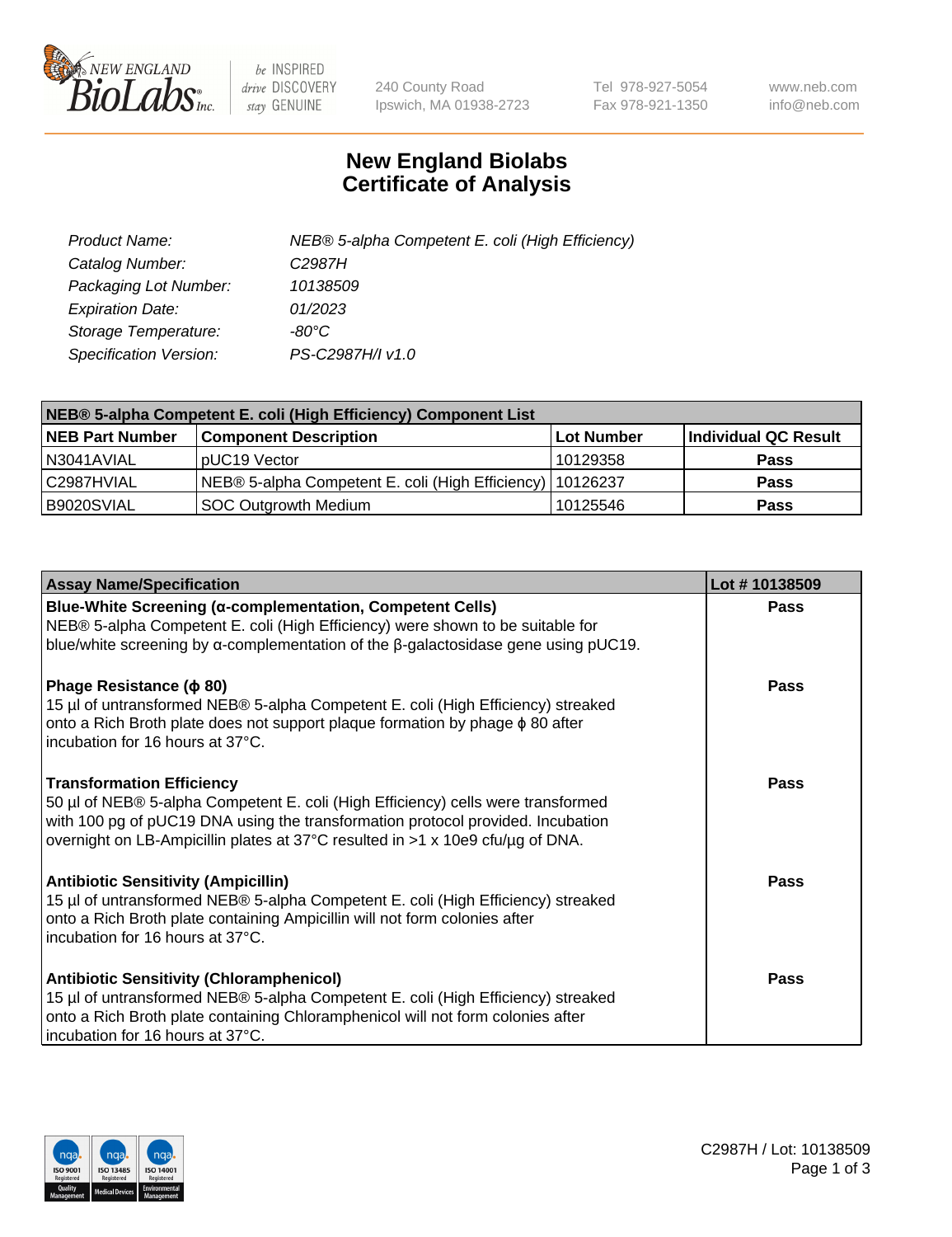

be INSPIRED drive DISCOVERY stay GENUINE

240 County Road Ipswich, MA 01938-2723 Tel 978-927-5054 Fax 978-921-1350

www.neb.com info@neb.com

| <b>Assay Name/Specification</b>                                                                                                                                                                                                                            | Lot #10138509 |
|------------------------------------------------------------------------------------------------------------------------------------------------------------------------------------------------------------------------------------------------------------|---------------|
| <b>Antibiotic Sensitivity (Chloramphenicol)</b><br>15 µl of untransformed NEB® 5-alpha Competent E. coli (High Efficiency) streaked<br>onto a Rich Broth plate containing Chloramphenicol will not form colonies after<br>incubation for 16 hours at 37°C. | Pass          |
| <b>Antibiotic Sensitivity (Nitrofurantoin)</b><br>15 µl of untransformed NEB® 5-alpha Competent E. coli (High Efficiency) streaked<br>onto a Rich Broth plate containing Nitrofurantoin will not form colonies after<br>incubation for 16 hours at 37°C.   | Pass          |
| <b>Antibiotic Sensitivity (Kanamycin)</b><br>15 µl of untransformed NEB® 5-alpha Competent E. coli (High Efficiency) streaked<br>onto a Rich Broth plate containing Kanamycin will not form colonies after incubation<br>for 16 hours at $37^{\circ}$ C.   | Pass          |
| <b>Antibiotic Sensitivity (Streptomycin)</b><br>15 µl of untransformed NEB® 5-alpha Competent E. coli (High Efficiency) streaked<br>onto a Rich Broth plate containing Streptomycin will not form colonies after<br>incubation for 16 hours at 37°C.       | <b>Pass</b>   |
| <b>Antibiotic Sensitivity (Spectinomycin)</b><br>15 µl of untransformed NEB® 5-alpha Competent E. coli (High Efficiency) streaked<br>onto a Rich Broth plate containing Spectinomycin will not form colonies after<br>incubation for 16 hours at 37°C.     | Pass          |
| <b>Antibiotic Sensitivity (Tetracycline)</b><br>15 µl of untransformed NEB® 5-alpha Competent E. coli (High Efficiency) streaked<br>onto a Rich Broth plate containing Tetracycline will not form colonies after<br>incubation for 16 hours at 37°C.       | Pass          |

This product has been tested and shown to be in compliance with all specifications.

One or more products referenced in this document may be covered by a 3rd-party trademark. Please visit <www.neb.com/trademarks>for additional information.